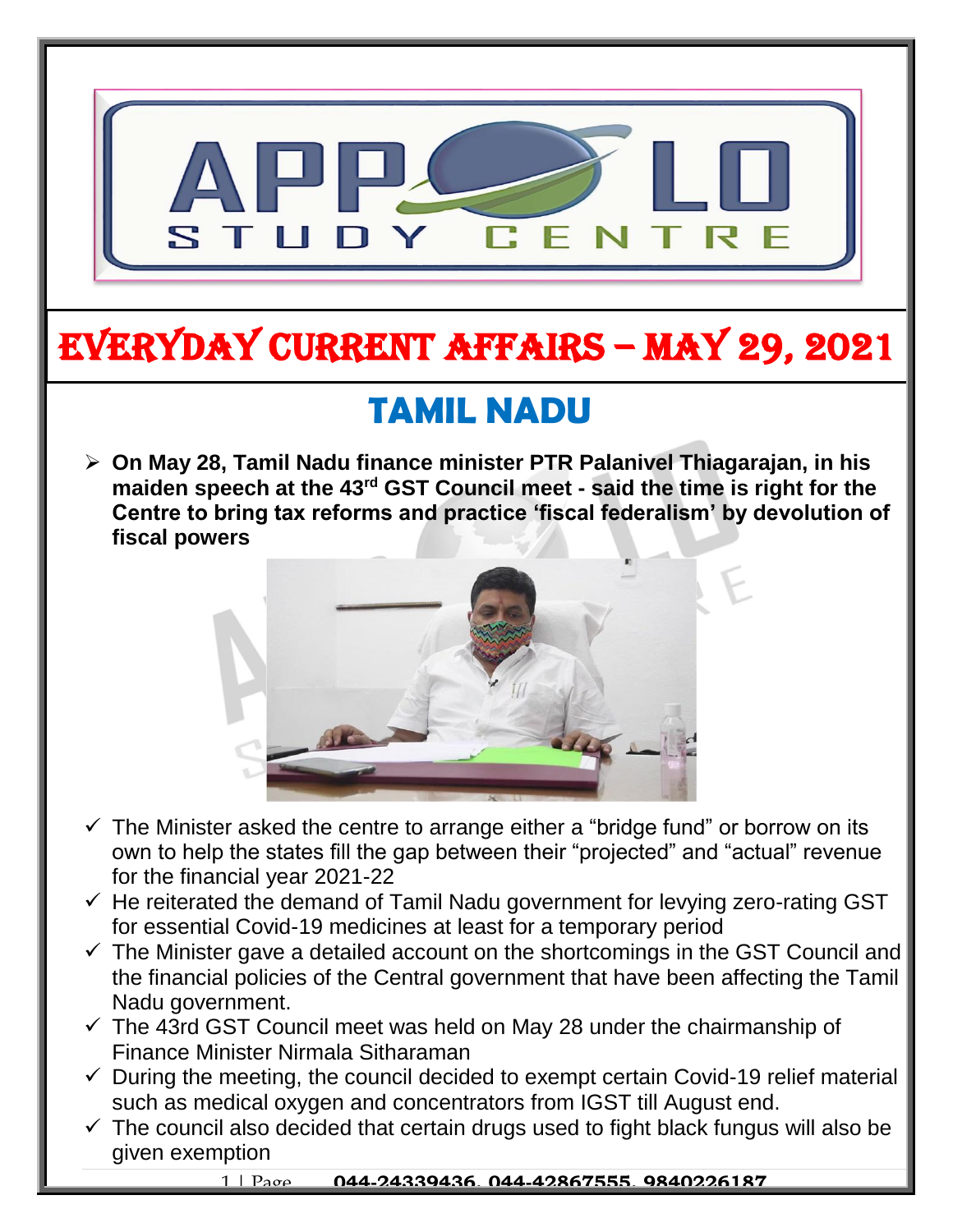- $\checkmark$  The Finance Minister announced that a Group of Ministers (GoM) will be formed to decide on the matter of taxation on Covid-19 related materials and it is mandated to submit a report by June 8.
- $\checkmark$  Further, the FM said that there would be a special meeting to discuss the issue of extending the compensation cess beyond July 2022.
- $\checkmark$  The meeting was attended by five new members Finance ministers of Assam, Bihar, Kerala, and Tamil Nadu*,* and Puducherry Chief Minister
- **On May 28, the Tamil Nadu government - announced the extension of the complete lockdown for another week till 6am on June 7.**
- $\checkmark$  Chief Minister M K Stalin said the sale of fruits and vegetables through mobile outlets would continue in all districts.
- $\checkmark$  Permission has been granted to grocers to sell commodities on vehicles and pushcarts with the approval of local bodies between 7am and 6pm.
- $\checkmark$  The supply of groceries bought online and ordered over phone can also be done during the same time.
- $\checkmark$  Further, the government will also supply a kit of 13 grocery items to all rice card holders from the month of June in all PDS outlets
- $\checkmark$  A two-week lockdown was implemented on May 10 in Tamil Nadu with some relaxations and subsequently, it was extended by one more week, till May 31 and the relaxations were withdrawn.
- $\checkmark$  The additional curbs between May 24 and May 31 included closure of vegetable shops and grocery outlets, which were earlier allowed to function between 6am and 10am.
- $\checkmark$  All restrictions would continue to be implemented till June 7.
- **Sterlite Copper - will start oxygen production from its second plant from May 30**
- $\checkmark$  The plant has been producing liquid medical oxygen and supplying to various hospitals in the state
- $\checkmark$  Ever since it was permitted to run the oxygen plant following all the approvals earlier this month, the company was operating a single oxygen plant to ensure it steadied oxygen production.
- $\checkmark$  The company has so far supplied 250MT of liquid medical oxygen to various hospitals in south and central Tamil Nadu.
- $\checkmark$  The second plant will contribute about 20-30MT per day initially, whereas the first plant was consistently producing 30MT of LMO every day
- Sterlite has so far invested ₹25 crore in getting the oxygen plants on production mode and another ₹10 crore for setting up the bottling system for filling gaseous oxygen.
- $\checkmark$  In addition, the company will incur ₹10 crore per month as operational costs for running the two plants.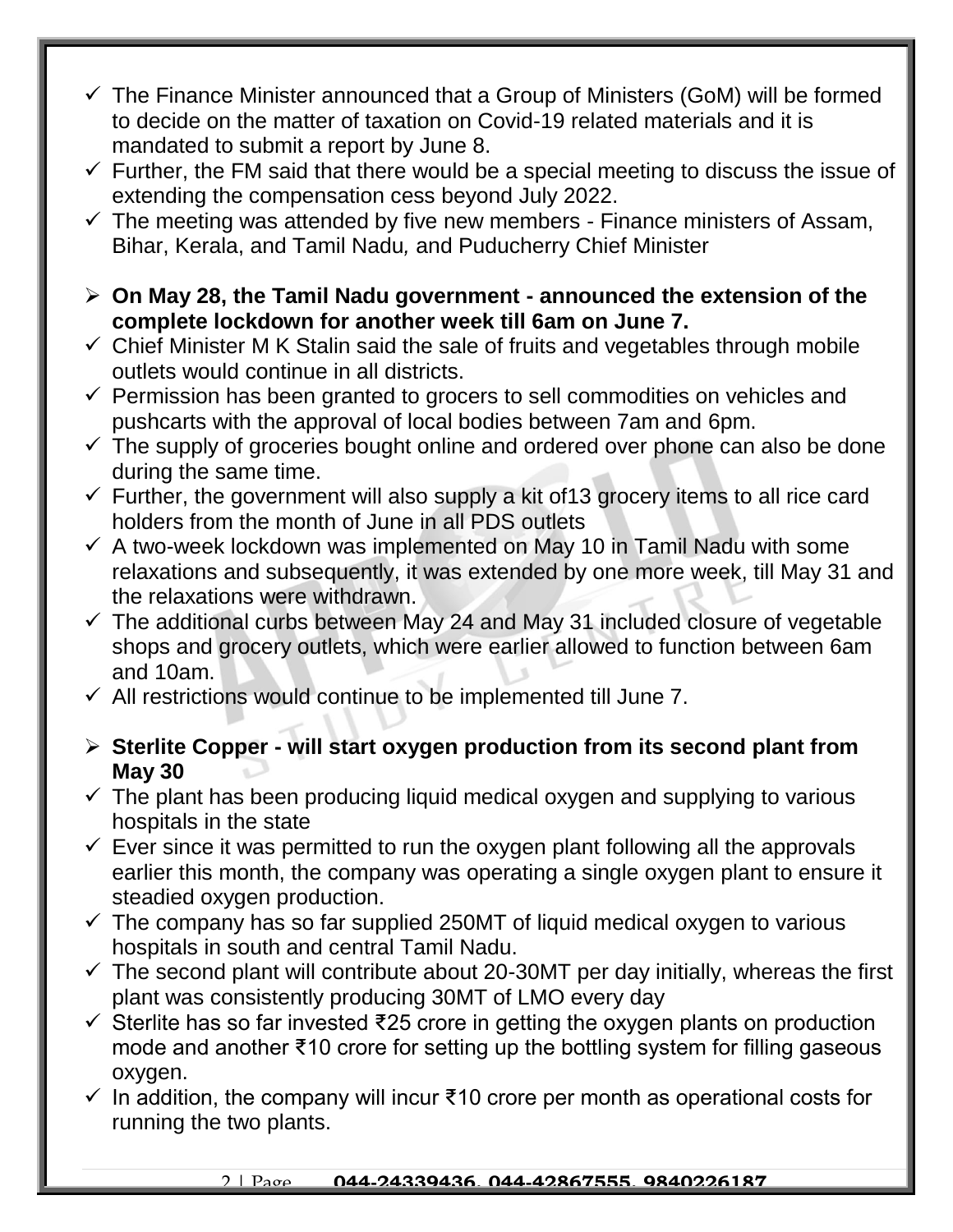## **NATIONAL**

- **The Centre - has asked all state governments to conduct door-to-door surveys by June 30 to identify school dropouts and out of school children.**
- $\checkmark$  It also asked the states to form three-member nodal groups at village panchayat level to gather information about school dropouts.
- $\checkmark$  In this regard, the Ministry of Education said that the states may either develop their own app or customize the UNICEF app for the purpose
- $\checkmark$  The Ministry had urged the states to create a student data registry to track children through their enrollment, retention, dropout and mainstreaming data.

### **HIGH COURT VERDICT**

- **On May 28, the Kerala high court - refused to stay the implementation of the draft Lakshadweep Development Authority Regulation 2021 (LDAR) and the Prevention of Anti-Social Activities Act (PASA)**
- $\checkmark$  The draft regulations were introduced by the Lakshadweep administration under the Administrator, Praful Khoda Patel
- $\checkmark$  A division bench of Justice K Vinod Chandran also asked the administration to respond to the petition challenging the LDAR and the PASA within two weeks.
- $\checkmark$  The Court also declined to stay other administrative measures recently introduced which includes beef ban, restrictions on the number of children a Panchayat member may have, removal of non-vegetarian food items from the school menus and the relaxation of Covid-19 restrictions on the island.
- $\checkmark$  The PASA or Goondas Act gives powers to the administration to detain a person without public disclosure for a period up to a year.
- $\checkmark$  The LDAR gives sweeping, arbitrary, unchecked powers to the government and all its bodies to directly interfere with an islander's right to possess and retain their property
- $\checkmark$  The draft regulation grants the administrator the power to "declare any area to be a planning area" on the islands for the purpose of development
- $\checkmark$  It will also allow the administrator to acquire any land required for a public purpose under the Right to Fair Compensation and Transparency in Land Acquisition, Rehabilitation and Resettlement Act, 2013.
- $\checkmark$  According to the Government, the regulations are aimed at developing the Union Territory on the lines of island country Maldives, a renowned international tourist destination.
- $\checkmark$  The Administrator of Lakshadweep, Praful Patel was a former Gujarat BJP leader, who also served as the state's home minister
- $\checkmark$  Lakshadweep is an archipelago of 36 islands, of which 11 are inhabited.
- $\checkmark$  They have a total geographical area of 32 sq km and the population of approximately 70,000 has a low per capita income and high unemployment level of 13%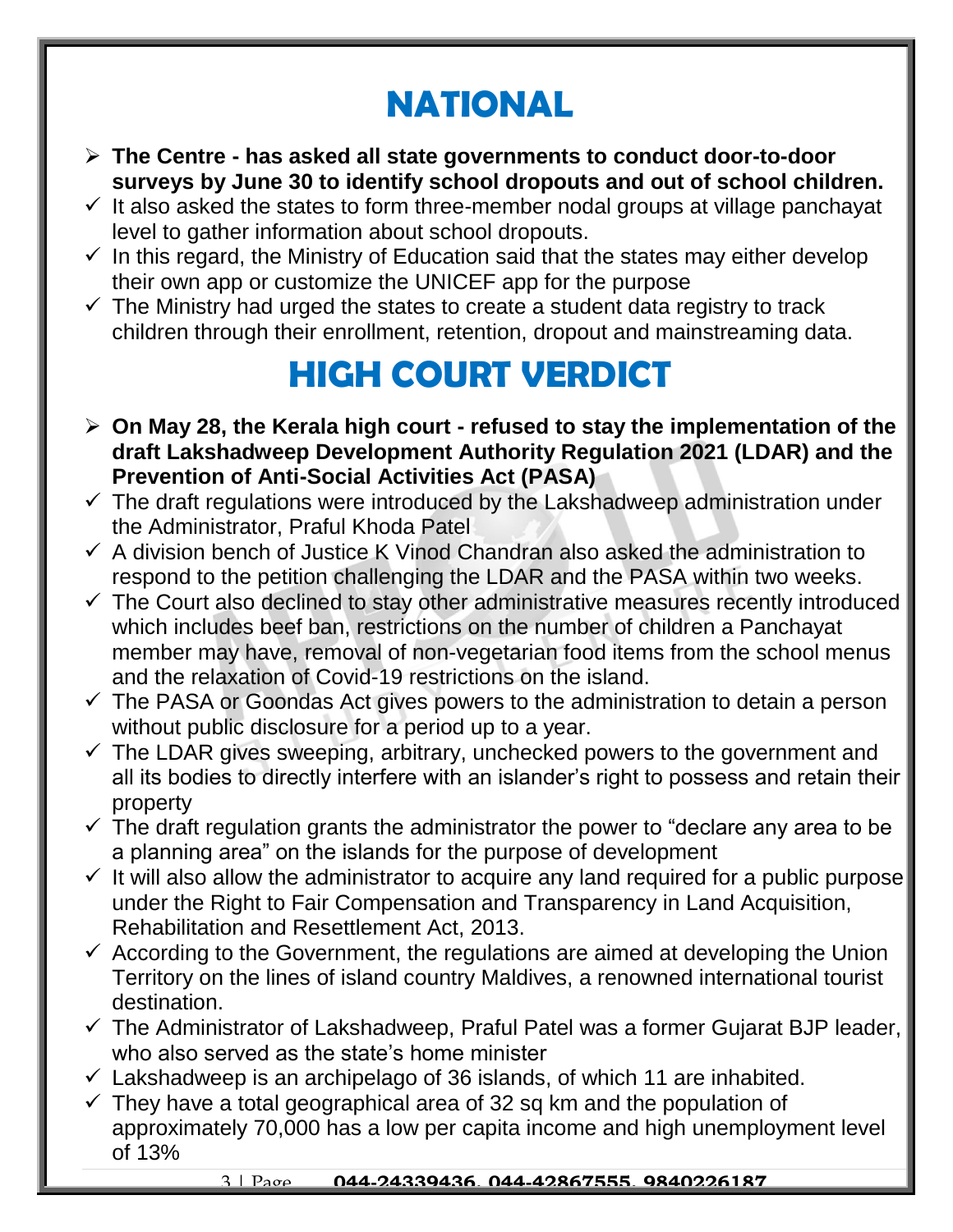$\checkmark$  In 2007, the then Planning Commission prepared a 'Lakshadweep Development report' for the development of tourism in the islands

#### **INTERNATIONAL**

- **On May 28, the European Medicines Agency - recommended that the use of the Covid-19 vaccine made by Pfizer and Bio-NTech be expanded to children ages 12 to15 for the first time during the pandemic**
- $\checkmark$  The EMA's recommendation was based on a study in more than 2,000 adolescents in the US that showed the vaccine was safe and effective.
- $\checkmark$  However, the decision needs to be approved by the European Commission and individual national regulators before implementation.
- $\checkmark$  The recommendation follows similar decisions by regulators in Canada and the US last month.
- $\checkmark$  Immunising children might also give authorities more confidence to reopen schools.
- $\checkmark$  According to the EMA, two doses were required in the 12-15 age group and should be administered with an interval of at least three weeks.
- **The World Health Organization – to set up a new panel of experts to establish good practices in preventing and preparing for outbreaks of zoonotic diseases like Covid-19**
- $\checkmark$  The expert panel will prepare a global plan on preventing the spread of diseases from animals to humans
- $\checkmark$  It will advise WHO, World Organization for Animal Health, Food & Agriculture Organization and United Nations Environment Programme
- $\checkmark$  This initiative was launched by France and Germany in 2020 and held its first meeting in May 2021.
- $\checkmark$  The panel will look after the potential transmission risks in food production & distribution, urbanisation & construction of infrastructure, international travel & trade and activities leading to biodiversity loss & climate change.
- $\checkmark$  It was widely believed that coronavirus or SARS-CoV-2 virus was originated from bats in wildlife trading networks in China and southeast Asia.
- $\checkmark$  Zoonotic diseases are infectious and transmitted from animals to humans or from humans to animals.

#### **PERSONALITIES**

- **Bollywood actor Randeep Hooda - has been removed as brand ambassador of the Convention for Conservation of Migratory Species of Wild Animals (CMS), an environment treaty of the United Nations based at Bonn, Germany**
- $\checkmark$  The decision has been taken following the sharing of an old video in which he is seen making 'remarks' on BSP and former UP CM Mayawati.
- $\checkmark$  His remarks were termed "casteist" and "sexist" by the users in the social media.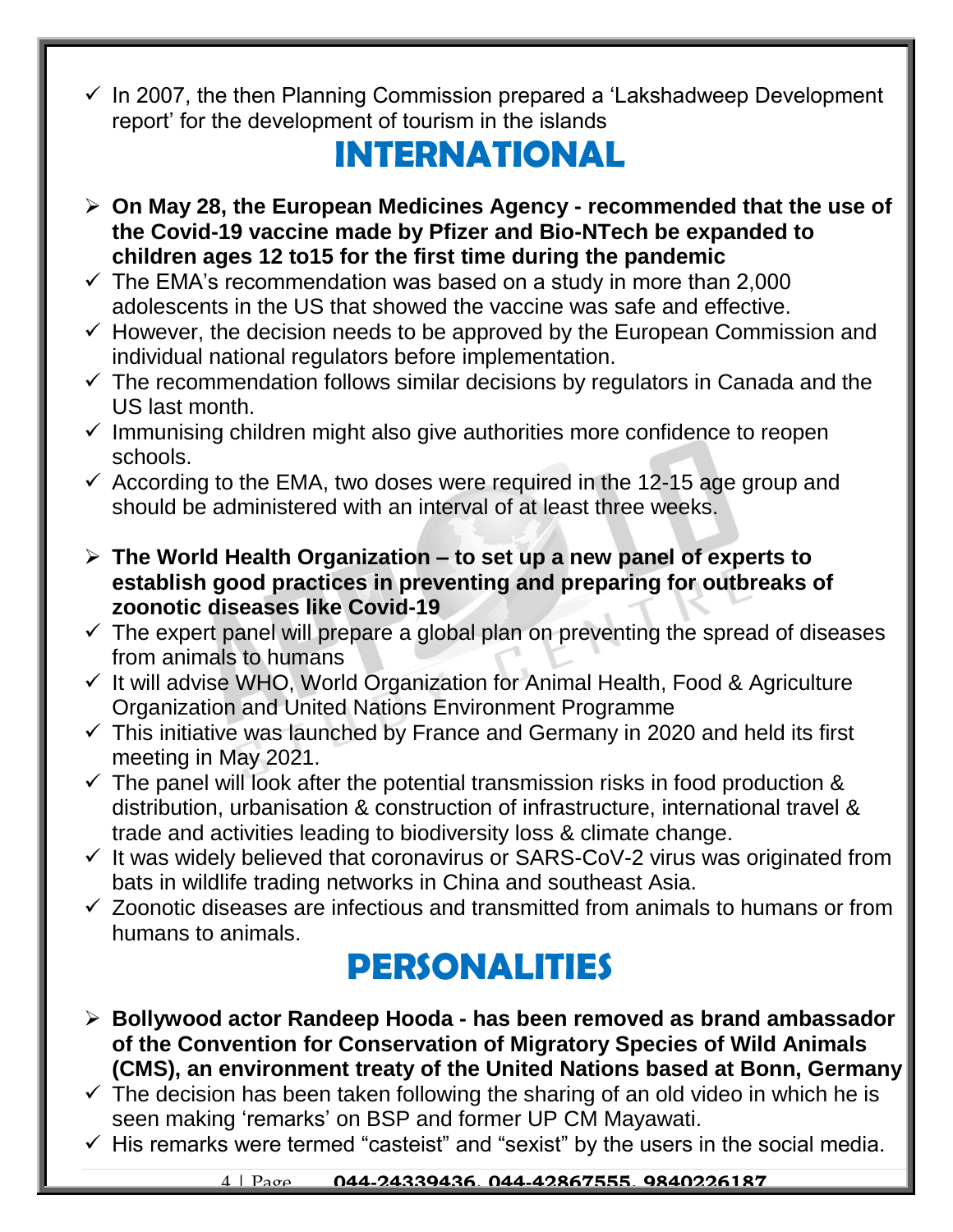

- $\checkmark$  The video clip from an event, organised by a media house in 2012, went viral after it was shared on micro-blogging site Twitter earlier this week.
- $\checkmark$  Hooda was appointed as a CMS ambassador for migratory species in February 2020 due to his support for the conservation of wildlife

#### **OBITUARY**

 **Freedom fighter and veteran Congressman T M Kaliannan - passed away at the age of 101 in his native in Namakkal district on May 28.**



- $\checkmark$  Kaliannan was the last surviving member of the Constituent Assembly.
- $\checkmark$  A devout Gandhian, Kaliannan has served as an MLA, MLC as well as a member of the Constituent Assembly
- $\checkmark$  He was only 27 years old when elected to the Constituent Assembly.
- $\checkmark$  His remains were cremated with state honours.
- $\checkmark$  Though he was known as Kasthuripatti zamindar, he was a reformist who supported the abolition of zamidari system, according to the Chief Minister M K Stalin, who paid rich tributes to the departed freedom fighter.
- $\checkmark$  T M Kaliannan was born on January 10, 1921, at Akkaraipatti in Namakkal district and completed schooling in Tiruchengode.
- $\checkmark$  He was barely 21 and was studying English literature at Loyola College in Chennai when he joined the revolution against the British.